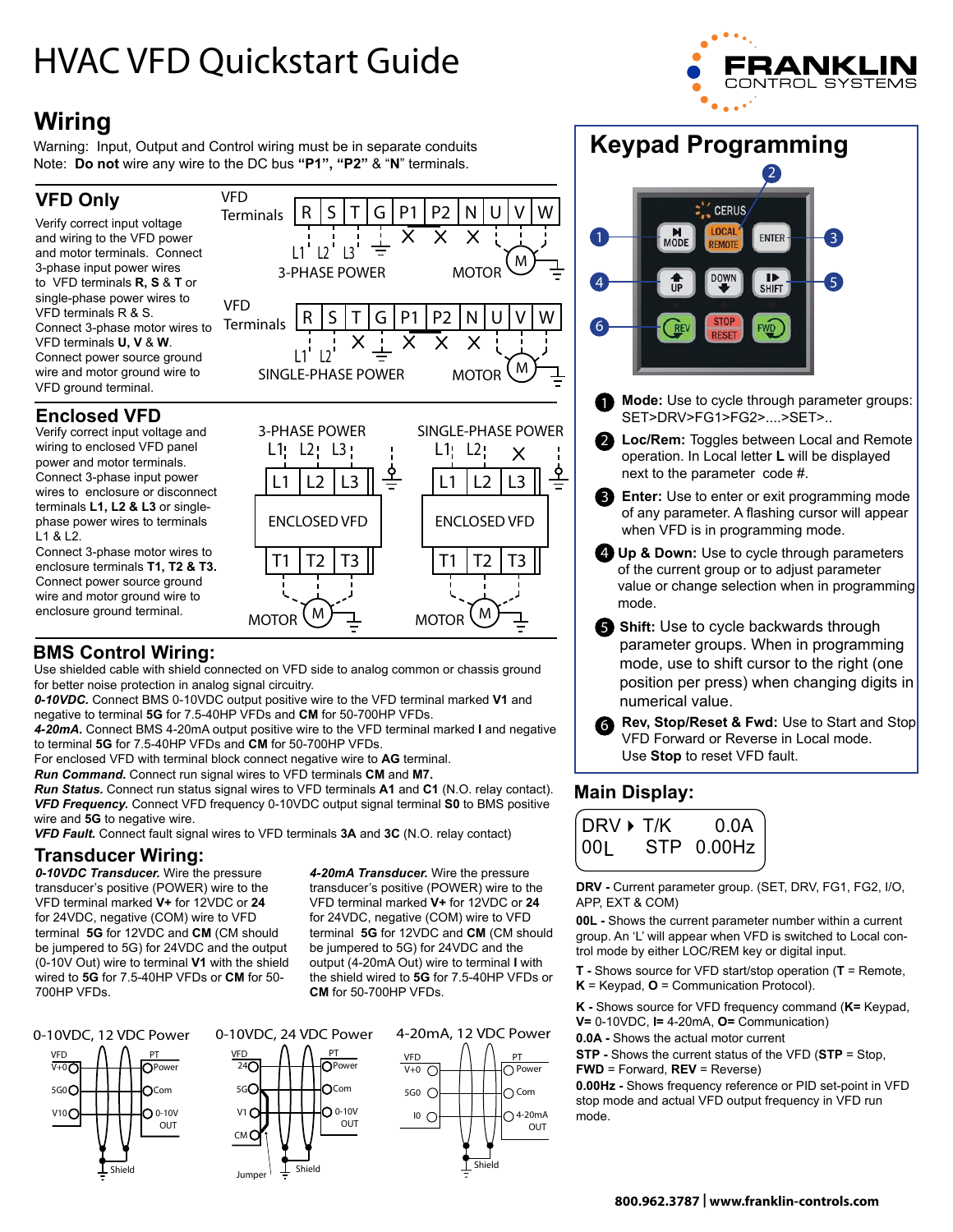#### **BMS or Transducer Signal Verification:**

|            | <b>V1</b> 1240 | V2 |        |
|------------|----------------|----|--------|
| <b>VIS</b> |                |    | 3980 L |

Press [▼] key from the main display DRV-00 until you see display with analog inputs V1, V2, V1S, and I. The readings shown on this display are raw AD converter values from 0 to approximately 4095.

*4-20mA.* Devide **I** value by 337 and result will be a mA value. This value should be more than 800 if not, verify transducer wiring.

*0-10VDC.* Devide **V1** value by 204 and result will be a VDC value. Compare this vlaue to voltage on VFD terminals **V1** and **5G** or **CM** (based on VFD HP rating).

If signal has some electrical noise, increase setting for filter time in parameter **I/O- 01** for 0-10VDC and **I/O-06**

# **System Initial Start Up & Control Settings**

*The majority of drive setups can be accomplished by going through only one group; the setup [SET] group. This group was designed to have start-up specific parameters to make start-up easy. Navigate to the SETUP group [SET] by pressing the SHIFT button once from the main screen. Your display will show SET in the upper left hand corner of the display.*

#### **Parameter Programming Description**

**1)** Press the [MODE] or [SHIFT] key until the desired parameter group is displayed.

**2)** Press UP [▲] or DOWN [▼] keys to scroll to the desired parameter. If you know the desired parameter number, you can set its number in the first parameter #00 "Jump code" of any parameter group (except SET and DRV groups) and after pressing [ENTER] key display will show that parameter.

**3)** Press [ENTER] key to enter the programming mode, which is indicated by a flashing cursor. Some parameters cannot be changed during VFD run or fault modes. Refer to the manual to check if desired parameter can be programmed during run.

**4)** For selectable parameters press [▲] or [▼] keys to change parameter selection.

When programming a numerical value, the value will be changed from maximum to minimum by pressing [▲] or [▼] key. In order to change any digit in a numeric value, use the [SHIFT] key to move the flashing cursor to that digit and [▲] or [▼] key to adjust the selected digit.

5) Press [▲] or [▼] keys to change the digit in numerical parameter value.

6) Press [ENTER] key to finish programming for this parameter. The flashing cursor disappears.

#### **Verify Basic Settings**

| SET ▶ App. Select<br>00<br>None    | Application Selection: Select [BASIC] application if VFD is controlled by BMS, or [FAN] if it is wired to pressure<br>transducer. Refer to the parameter table at the end of this quick-start for presets. |
|------------------------------------|------------------------------------------------------------------------------------------------------------------------------------------------------------------------------------------------------------|
| SET ▶ Input Phase<br>3-Phase<br>01 | <b>Input Power # of Phases:</b> Default is 3-Phase. Select 1-Phase for single-phase to three-phase conversion<br>application which will change a motor HP rating setting to 50% of the VFD rating.         |
| SET ▶ Motor HP<br>7.5 HP<br>02     | <b>Rated Motor HP:</b> Enter the motor horsepower rating from the motor nameplate.                                                                                                                         |
| SET ▶ Motor FLA<br>2.2 A<br>03     | <b>Rated Motor Current:</b> Enter the motor FLA (Full Load Amps) rating from the motor nameplate.                                                                                                          |
| SET Low Limit<br>13<br>20.00 Hz    | <b>Frequency low Limit:</b> Default setting is 20.00Hz which is enouph to provide some cooling air flow for the motor.<br>It can be changed from 0.00Hz to Maximum Frequency.                              |

#### **Verify Motor Shaft Rotation**

Move HOA switch knob to HAND position and the VFD will begin to run the motor. Check the output airflow and verify proper rotation. If rotation is incorrect, stop VFD by putting HOA in OFF position, turn the VFD power off and wait minimum 5 minutes. Swap any two motor leads to change rotation (swapping input power wires will not change the motor rotation).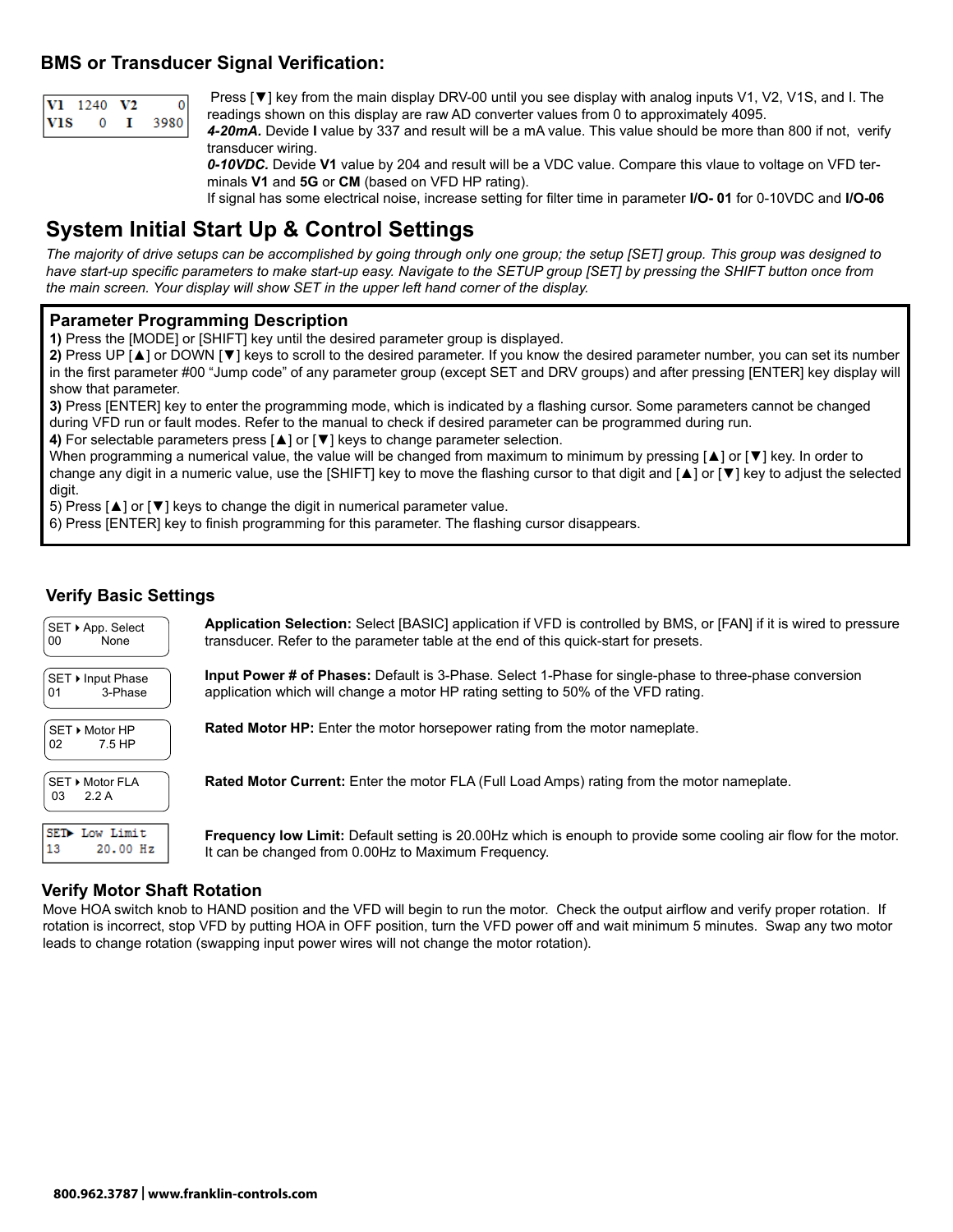## **Advanced Control Features**

These parameters with optimal and safe settings Exhaust or Supply Fan application are not enabled by default and can be enabled at any time. You may need to adjust some parameters to provide better control for your system.

#### **PID (Proportional Integral) Control with Pressure Transducer**

| SET PID Mode<br>20<br>Yes              | <b>PID Enable.</b> The PID control allows the VFD to maintain a process value (pressure, temperature etc.) by vary-<br>ing the output frequency based on the difference between a set point and actual feedback (transducer signal)<br>value. The SET-20 parameter enables the internal PID control. |
|----------------------------------------|------------------------------------------------------------------------------------------------------------------------------------------------------------------------------------------------------------------------------------------------------------------------------------------------------|
| SE <sub>T</sub><br>PID F/B<br>21       | PID Feedback. Select pressure transducer output type: I for 4-20mA or V1 for 0-10VDC. If transducer signal<br>has some electrical noise, increase setting for filter time in parameter I/O-01 for 0-10VDC and I/O-06 for<br>4-20mA. Default selection is I for 4-20mA.                               |
| SET-F/B Unit Max<br>25<br>$1.00$ in WC | Transducer Range. Set a pressure transducer range. Example: If transducer range is 0-2.5inWC, enter<br>2.50inWC in parameter SET-25. Default setting is 1.00inWC.                                                                                                                                    |
| SET-PID SetPoint<br>$0.25$ in WC<br>26 | PID Set-point. Set a desired pressure in parameter SET-26. The VFD will maintain this pressure by changing<br>the speed of the motor. Default setting is 0.00inWC                                                                                                                                    |
| SET> PID Limit-L<br>27<br>20.00 Hz     | PID Frequency Low Limit. Set a low limit for VFD output with PID control in parameter SET-27. Default<br>setting is 20.00Hz                                                                                                                                                                          |

#### **UnderLevel Protection (Belt Loss)**

Underlevel trip (known as Belt Loss protection) is designed to trip the VFD when the motor current draw is less than SET-78 for SET-77 time delay when VFD output frequency is above SET-76. For Fan application it is typically 30-35% of the motor FLA.

| SET ▶ Level Detect<br>Under Level<br>74 | Level Detection Selection: Change SET-74 from NO to UnderLevel to enable Belt Loss protection.                                                                       |
|-----------------------------------------|----------------------------------------------------------------------------------------------------------------------------------------------------------------------|
| LDT Delay<br>SET><br>77<br>2 sec        | Level Detection Delay: SET-77 is a delay before VFD trips on Underlevel fault.                                                                                       |
| SET ▶ LDT Level<br>78<br>0.0 A          | Level Detection Level: If motor nameplate does not show a no-load current, set parameter SET-78 to<br>30-35% of motor FLA or below the run current at minimum speed. |

# **System Operation Validation**

#### **STAND ALONE VFD**

1. Press Local/Remote key to switch to local control mode (letter L should appear next to the parameter code #. The VFD should behave based on SET-90 setting for LOC/REM key selection. Start VFD by pressing FWD key. The VFD should start and run at speed set in DRV-00 parameter or at minimum speed limit if Hand mode speed is too low. Increase speed to 60Hz and run for a minute. The motor current should be less than motor FLA rating.

2. Press Stop key. The VFD should stop based on Stop Mode selection (Deceleration or Free Run).

3. Press Local/Remote key and when start contact from BMS is closed, the VFD will start and run at speed set by BMS or at minimum speed limit if BMS signal is too low.

4. If VFD follows BMS speed signal up but does not properly follow it down, there is a high level of electrical noise in analog signal. Check analog cable shield connection and increase filter time in parameter **I/O- 01** for 0-10VDC and **I/O-06** for 4-20mA. If everything works good, your VFD is ready for normal operation.

#### **ENCLOSED VFD**

1. Put HOA switch in Hand position. The VFD should start and run at speed set in DRV-00 parameter or at minimum speed limit if Hand mode speed is too low. Increase speed to 60Hz and run for a minute. The motor current should be less than motor FLA rating. 2. Put HOA switch in OFF position. The VFD should stop based on Stop Mode selection (Deceleration or Free Run).

3. Put HOA switch in AUTO position and when start contact from BMS is closed, the VFD will start and run at speed set by BMS or at minimum speed limit if BMS signal is too low.

4. If VFD follows BMS speed signal up but does not properly follow it down, there is a high level of electrical noise in analog signal. Check analog cable shield connection and increase filter time in parameter **I/O- 01** for 0-10VDC and **I/O-06** for 4-20mA. If everything works good, your VFD is ready for normal operation.